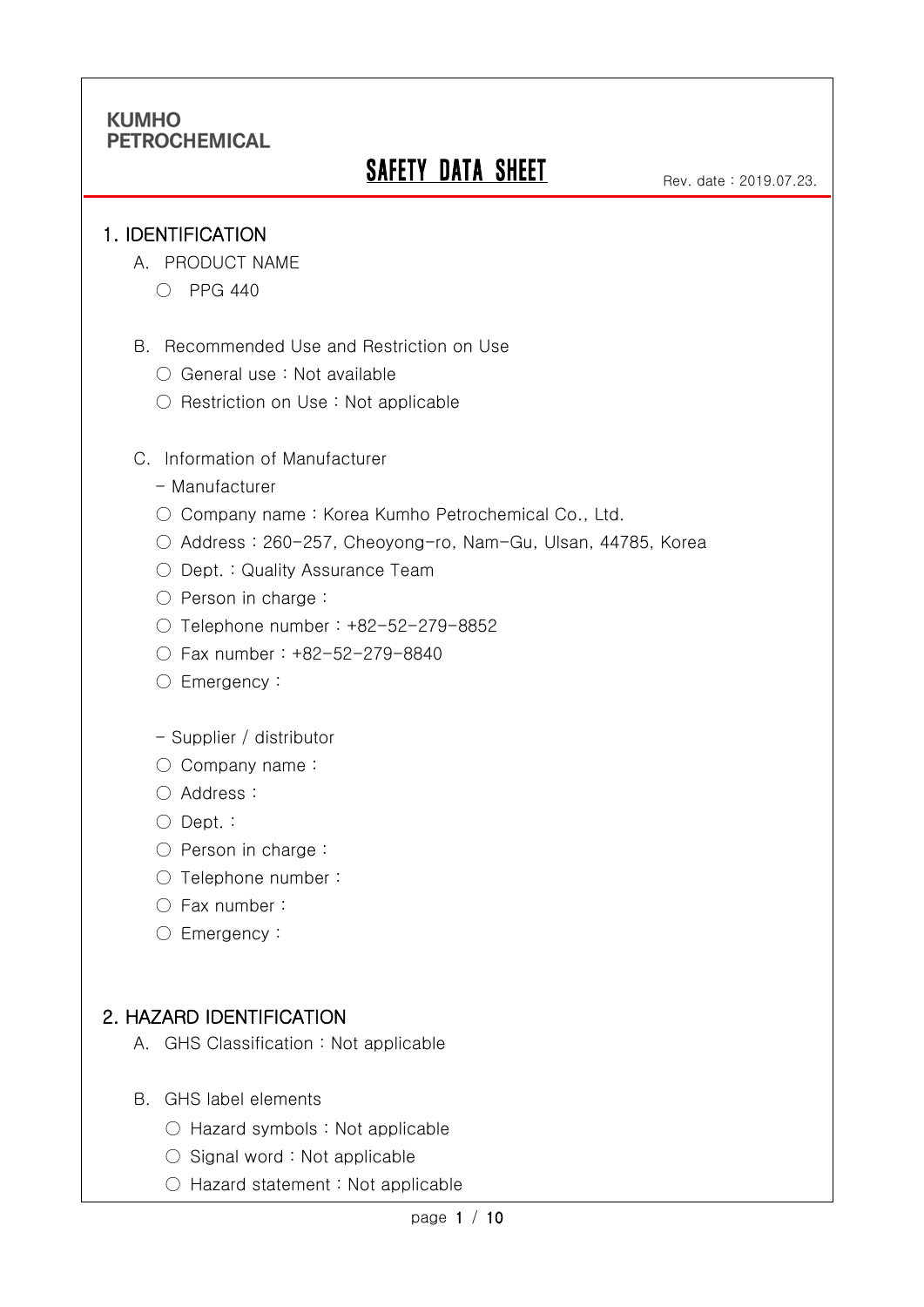Ī

# **SAFETY DATA SHEET**

Rev. date : 2019.07.23.

○ Precautionary statements : Not applicable

C. Other hazards which do not result in classification :

- NFPA rating: (0~4 steps) : Health=0, Flammability=0, Reactivity=0

### 3. COMPOSITION/INFORMATION ON INGREDIENTS

| CAS No./ECL No./EINECS No. | $Contents$ %)                                                                |
|----------------------------|------------------------------------------------------------------------------|
| 9049-71-2 / KE-20280       | 99.9                                                                         |
| Proprietary                | 0.1                                                                          |
|                            | X Deference No. : ECL (Degistration number of Kerean Evisting Chamical List) |

※ Reference No. : ECL(Registration number of Korean Existing Chemical List) EINECS(Registration number of Europe Existing Chemical List)

#### 4. FIRST-AID MEASURES

- A. Eye Contact :
	- Immediately flush eyes with plenty of water at least 15minutes.
	- If irritation persists, get a doctor's examination.
- B. Skin Contact :
	- Wash the contaminated skin area with running water.
	- If irritation persists, get a doctor's attention.

#### C. Inhalation :

- Remove victim to fresh air immediately.
- Take Artificial respiration if not breathing.
- Use respirator when breathing is difficult.
- Get medical attention.
- D. Ingestion :
	- Do not induce vomiting.
	- Do not feed anything if that is not conscious.
	- Give 2~4 cups water or milk if conscious.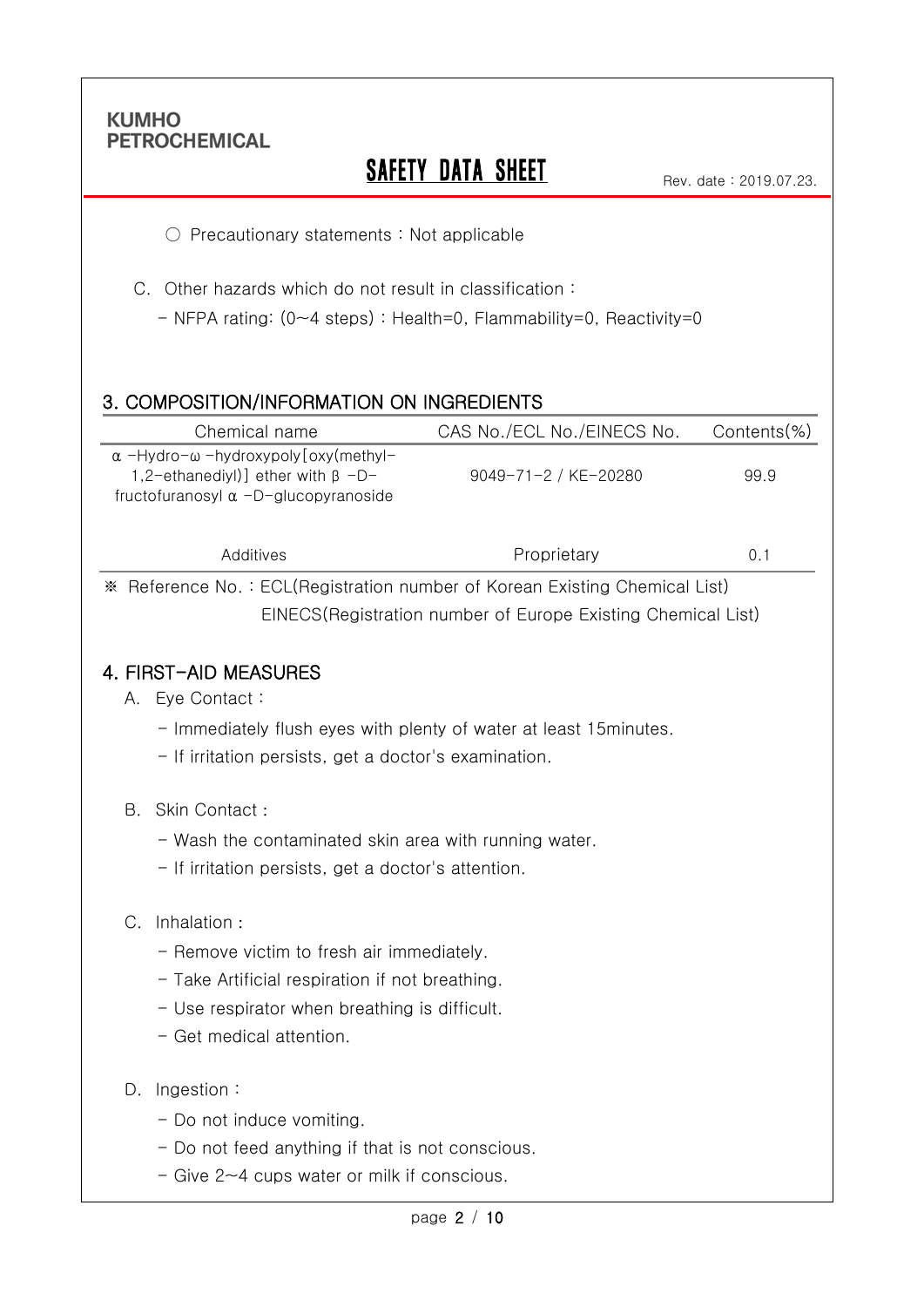Ī

# SAFETY DATA SHEET

Rev. date : 2019.07.23.

- Get medical attention.

- E. Delay and immediate effects and also chronic effects from short and long term exposure : Not available
- F. Notice to Physician :
	- Treatment may vary with condition of victim and specifics of incident.

### 5. FIRE FIGHTING MEASURE

A. Suitable (Unsuitable) extinguishing media :

- $\circ$  Extinguishing media: Carbon Dioxide, dry chemical, foam.
- Unsuitable Extinguishing media : Do not use direct water.
- $\bigcirc$  Large fire : Alcohol-resistant foam.

B. Specific hazards arising from the chemical

- Combustion: Carbon dioxide, carbon monoxide
- Levels of fire hazard :
	- There is potential for caused by the fire that irritating or toxic gases.
	- Vapors are heavier than air.
	- Containers may rupture or explode if exposed.
- C. Fire fighting procedures and equipments :
	- Wear appropriate personal protective equipment(see section 8. EXPOSURE CONTROLS/PERSONAL PROTECTION).
	- Use water spray to keep fire-exposed containers cool.
	- Move container from fire area if it can be done without risk.
	- Suppression using water can be spread fire.
	- Avoid inhalation of substance itself or combustion.
	- Stay upwind and keep out of low areas.

### 6. ACCIDENTAL RELEASE MEASURES

- A. Personal Precautions, Protective Equipment and Emergency procedures :
	- Perform in accordance with 「 See section 8. EXPOSURE CONTROLS / PERSONAL PROTECTION」. Put on appropriate personal protective equipment.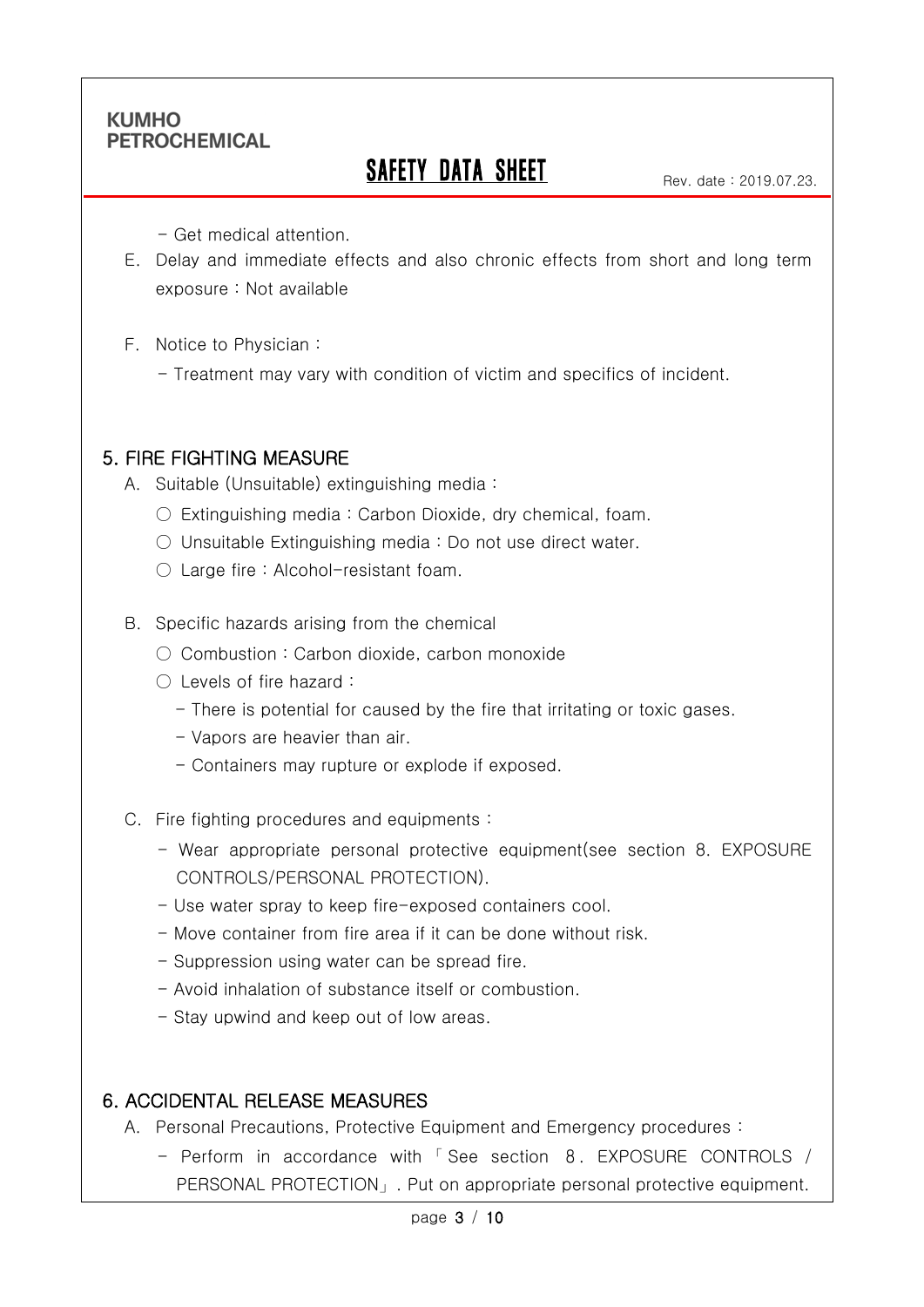Ī

# SAFETY DATA SHEET

Rev. date : 2019.07.23.

- Avoid contact with eyes and skin.
- Avoid inhalation of substance itself or combustion.
- Evacuation against the wind.
- Avoid contact with heat, sparks, flame or other ignition sources.
- B. Environmental Precautions
	- Avoid dispersal of spilt material and runoff and contact with waterways, drains and sewers. If large spills, advise emergency services.
- C. Methods and materials for containment and cleaning up :
	- $\bigcirc$  For small spills.
		- Remove all sources of ignition.
		- Absorb for use sand or other non-combustible material.
		- Ventilate leak areas and clearing leak area.
	- $\bigcirc$  For large spills.
		- Remove all sources of ignition.
		- Dike to prevent flowing into the nearby river and reservoir.
		- Avoid entering to sewers or water system.
		- Absorb for use sand or other non-combustible material.
		- Appropriate container for disposal of spilled material collected.

#### 7. HANDLING AND STORAGE

- A. Handling :
	- Perform in accordance with 「 See section 8. EXPOSURE CONTROLS / PERSONAL PROTECTION」. Put on appropriate personal protective equipment.
	- Handle in a well-ventilated place.
	- Avoid contact with heat, sparks, flame or other ignition sources.
	- Remove all sources of ignition.
	- Wash thoroughly after handling.
- B. Storage Precautionary Statements :
	- Do not store where the moisture.
	- Store in a cool, dry, location and avoid heat.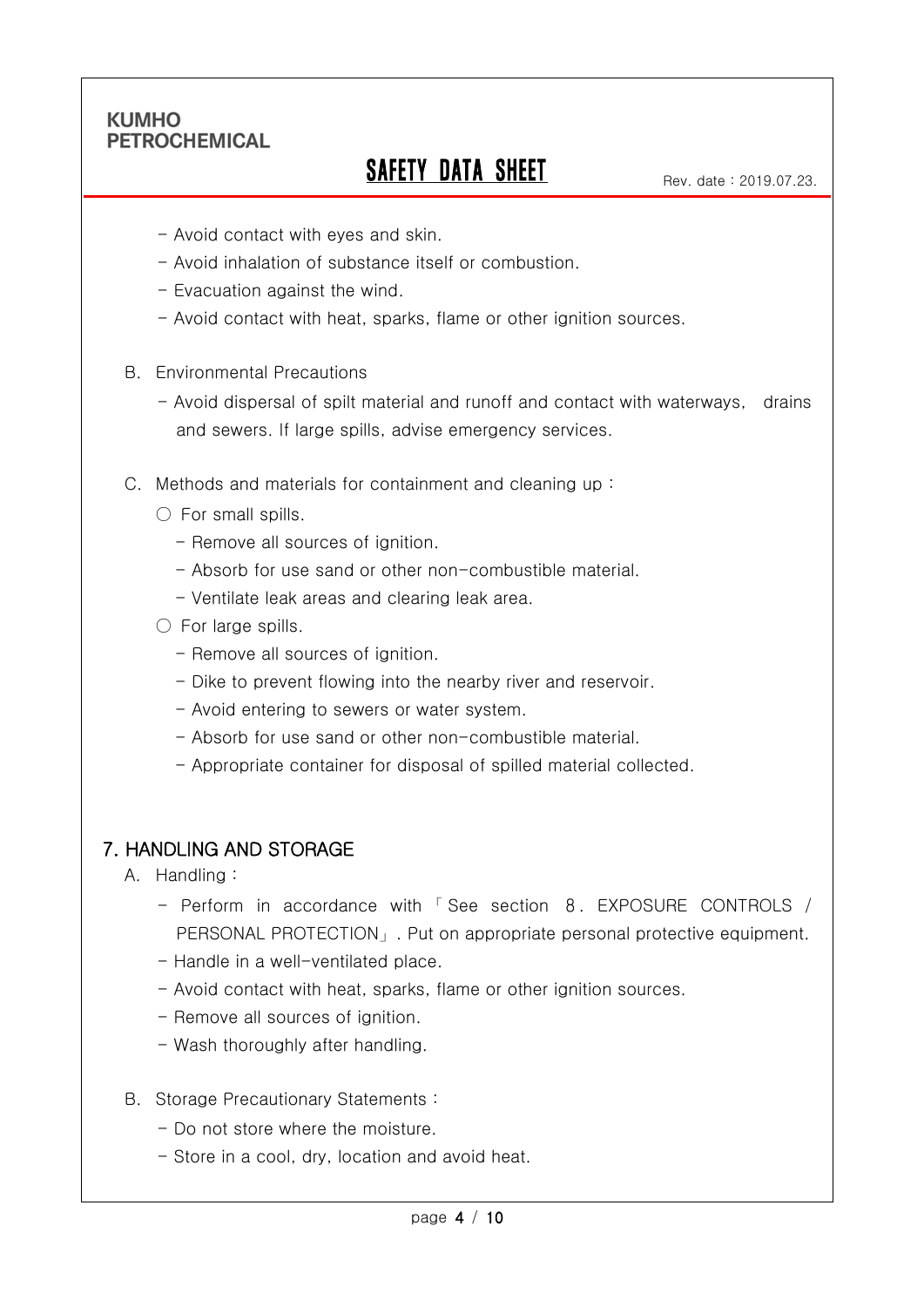Ī

# SAFETY DATA SHEET

Rev. date : 2019.07.23.

#### 8. EXPOSURE CONTROLS/PERSONAL PROTECTION

- A. Exposure limit
	- Exposure limit under ISHL : Not applicable
	- ACGIH : Not applicable
	- Biological exposure limits : Not applicable
- B. Engineering Controls
	- A system of local and/or general exhaust is recommended to keep employee exposures above the Exposure Limits. Local exhaust ventilation is generally preferred because it can control the emissions of the contaminant at its source, preventing dispersion of it into the general work area. The use of local exhaust ventilation is recommended to control emissions near the source.

#### C. Personal Protective Equipment :

- O Respiratory Protection : Use the respirator be given official approval by Korea Occupational Safety & Health Agency. Under conditions of frequent use or heavy exposure, Respiratory protection may be needed. Respiratory protection is ranked in order from minimum to maximum. Consider warning properties before use.
	- ※ When take shelter
	- Any chemical cartridge respirator with organic vapour cartridge(s).
	- Any chemical cartridge respirator with a full facepiece and organic vapour cartridge(s).
	- Any air-purifying respirator with a full facepiece and an organic vapour canister.
	- ※ For Unknown Concentration or Immediately Dangerous to Life or Health
	- Self-contained breathing apparatus (pressure-demand or other positive-pressure mode in combination), supplied-air respirator with full facepiece.
- Eye Protection : Wear primary eye protection such as splash resistant safety goggles with a secondary protection faceshield. Provide an emergency eye wash station and quick drench shower in the immediate work area.
- Hand Protection : Wear chemical resistant protected gloves if there is hazard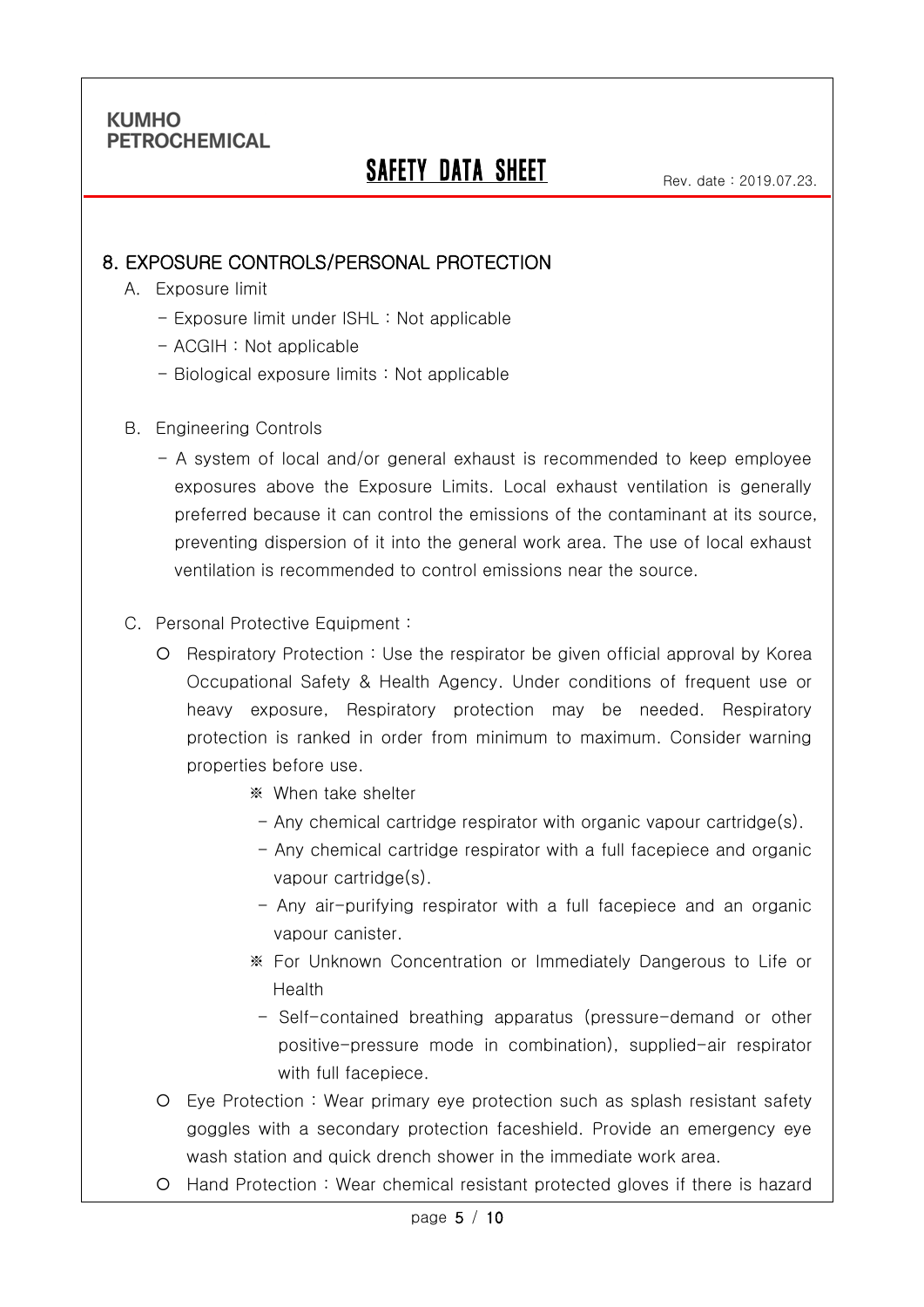Ī

# **SAFETY DATA SHEET**

Rev. date : 2019.07.23.

potential for direct skin contact. Wear heat resistant protected gloves to withstand the temperature of molten product.

 Body Protection : Wear chemical resistant protected clothing if there is hazard potential for direct contact.

# 9. PHYSICAL AND CHEMICAL PROPERTIES

- A. Appearance : liquid
- B. Odor : Mild odor
- C. Odor threshold : Not available
- D. pH : Not applicable
- E. Melting point/Freezing point : Not available
- F. Initial Boiling Point/Boiling Ranges : Not available
- G. Flash point : 252℃ ( Cleveland Open Cup )
- H. Evapourating Rate : Not available
- I. Flammability(solid, gas) : Not available
- J. Upper/Lower Flammability or explosive limits : Not available
- K. Vapour pressure : > 1.0
- L. Solubility : Insoluble
- M. Vapour density(Air=1) : Not applicable
- N. Relative density : 1.112
- O. Partition coefficient of n-octanol/water : Not available
- P. Autoignition Temperature : Not available
- Q. Decomposition Temperature : Not applicable
- R. Viscosity : 4,000~6,000 cps at 25℃
- S. Molecular weight : Not available

# 10. STABILITY AND REACTIVITY

- A. Stability
	- This material is stable under recommended storage and handling conditions
- B. Possibility of Hazardous Reaction
	- Will not occur.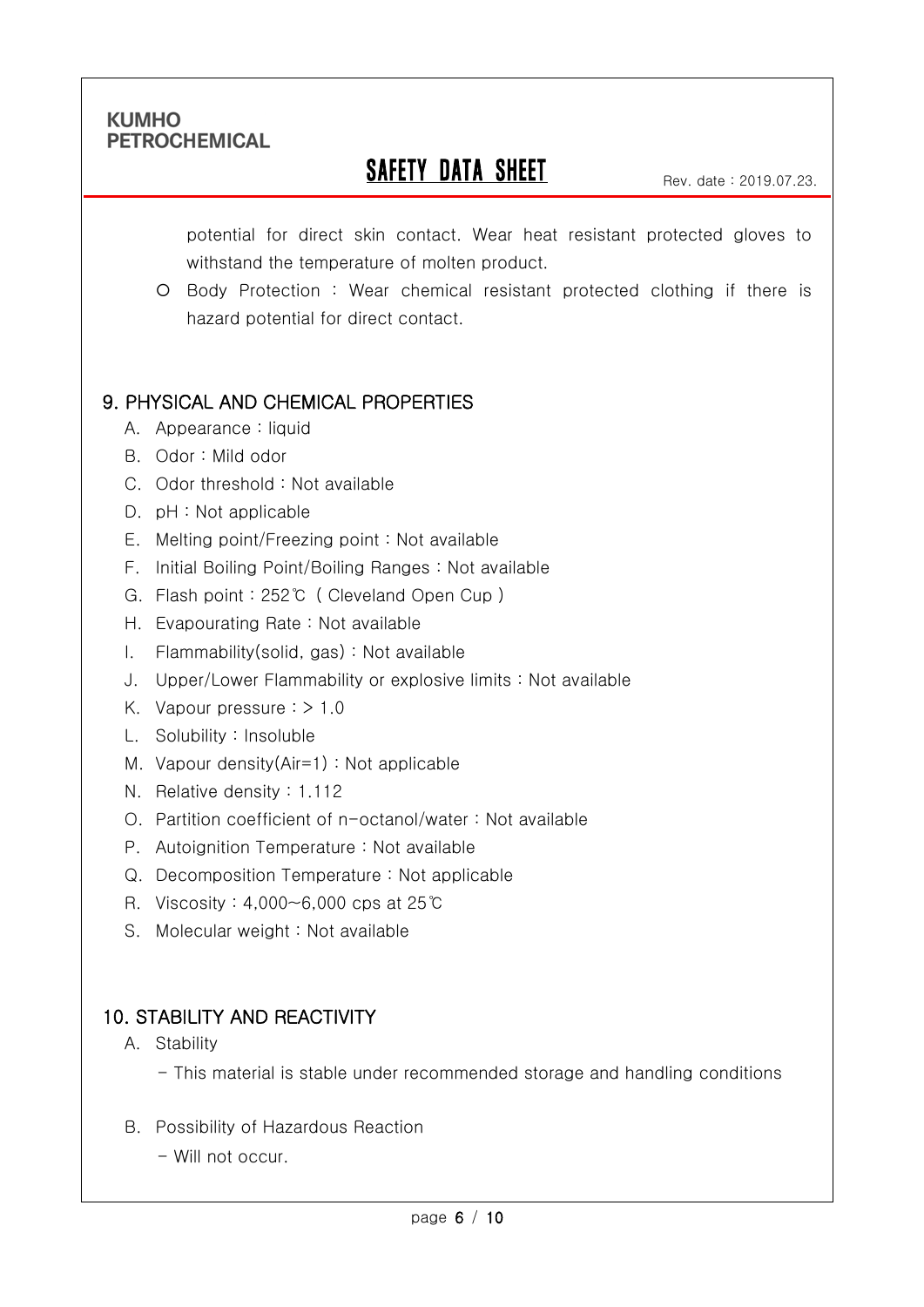Ī

# **SAFETY DATA SHEET**

C. Conditions to Avoid

- High temperature.

D. Materials to Avoid

- Strong acids, strong oxidizing agents, alkali or alkaline substances (copper, zinc or brass)

- E. Hazardous Decomposition Products
	- Carbon monoxide, carbon dioxide

### 11. TOXOCOLOGICAL INFORMATION

- A. Information on the likely routes of exposure
	- (Respiratory tracts) : Not applicable
	- (Oral) : Not applicable
	- (Eye ∙ Skin) : Not applicable
- B. Delayed and immediate effects and also chronic effects from short and long term exposure
	- Acute toxicity : Not available
	- O Skin corrosion/irritation : Not available
	- Serious eye damage/irritation : Not available
	- Respiratory sensitization : Not available
	- $O$  Skin sensitization : Not available
	- Carcinogenicity : Not available
	- Germ cell mutagenicity : Not available
	- O Reproductive toxicity : Not available
	- Specific target organ toxicity(single exposure) : Not available
	- Specific target organ toxicity(repeated exposure) : Not available
	- Aspiration hazard : Not available
	- Chronic effect : Not available
- C. Calculation the classification of the mixture(acute toxicity estimate calculation etc.) : Not applicable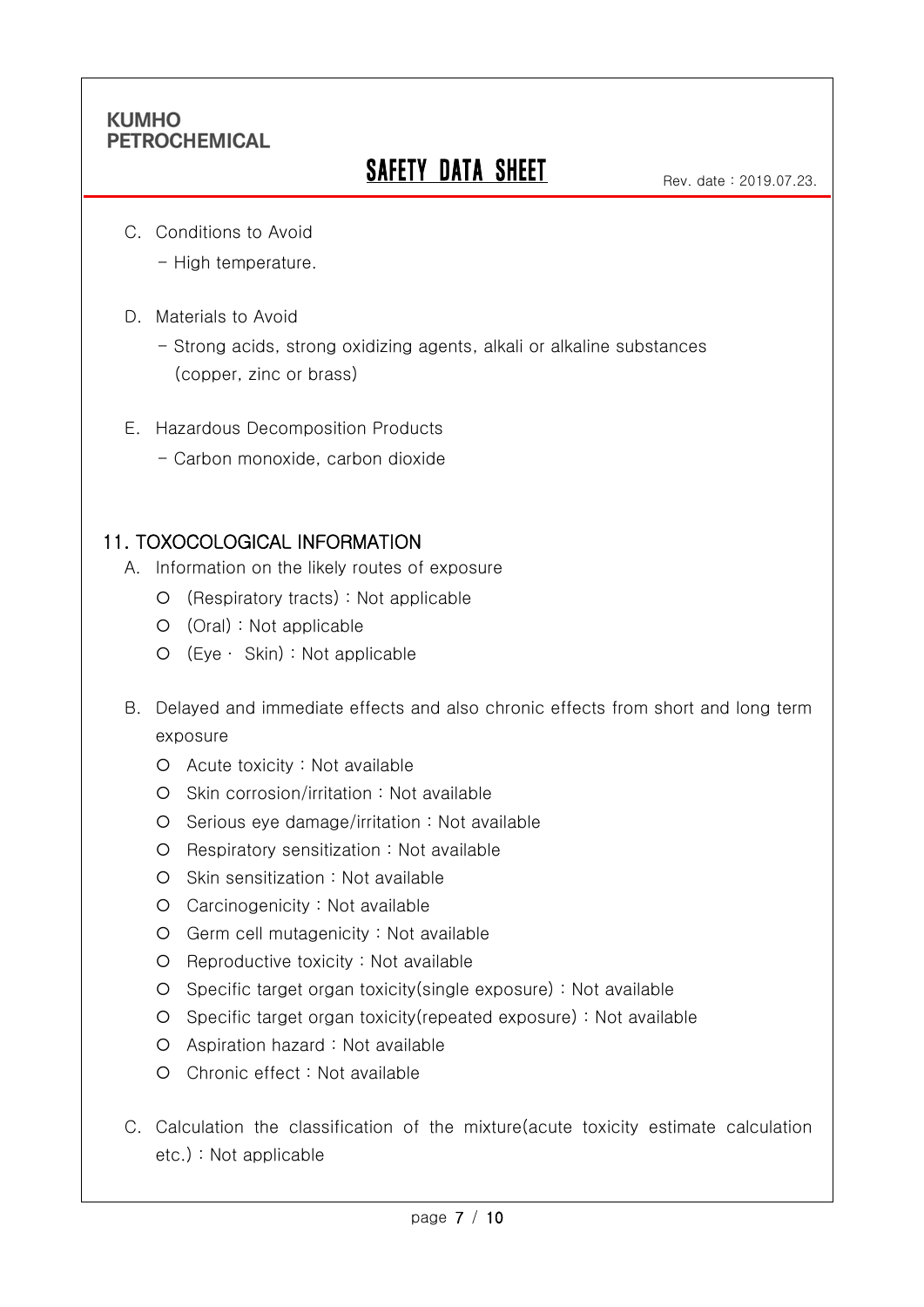Ī

# **SAFETY DATA SHEET**

#### 12. ECOLOGICAL INFORMATION

A. Ecotoxicity : Not available

B. Persistence and degradability : Not available

C. Bioaccumulative potential : Not available

D. Mobility in soil : Not available

E. Other adverse effects : Not available

#### 13. DISPOSAL CONSIDERATION

A. Disposal methods

- The user of this product must properly characterize the waste/container generated from the use of this product in accordance with all applicable federal, state and/or local laws and regulations in order to determine the proper disposal of the waste in accordance with all applicable federal, state and/or local laws and regulations.

B. Special precautions for disposal :

- The user of this product must disposal by oneself or entrust to waste disposer or person who other's waste recycle and dispose, person who establish and operate waste disposal facilities.
- Dispose of waste in accordance with local regulation.

#### 14. TRANSPORT INFORMATION

A. UN number : Not regulated for transport of dangerous goods

- B. Proper shipping name : Not applicable
- C. Hazard class : Not applicable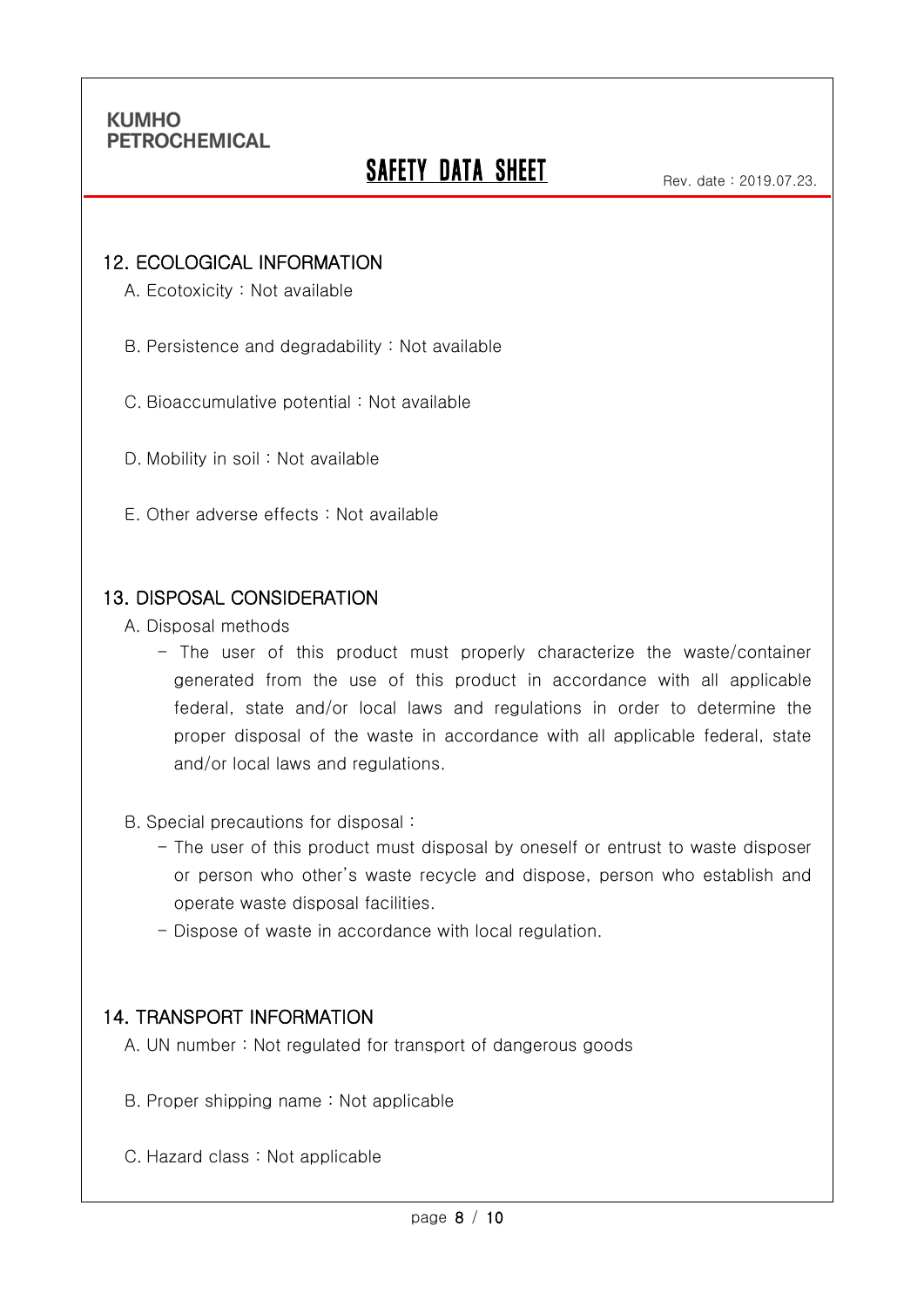Ī

# **SAFETY DATA SHEET**

- D. Packing group : Not applicable
- E. Marine pollutant : Not applicable
- F. Special precautions for user related to transport or transportation measures :
	- 1) EmS FIRE SCHEDULE : Not applicable
	- 2) EmS SPILLAGE SCHEDULE : Not applicable
- G. IATA Transport : Not Classified as dangerous for IATA Transport

#### 15. REGULATORY INFORMATION

- A. Korea Industry Safety and Health Law (ISHL) :
	- $\circ$  This product is subject to the chemical for classification and labeling under ISHL Article 41.
- B. The Toxic Chemical Control Act in Korea(TCCA)
	- This product is not classified as Toxic chemical and Observational chemical under TCCA Article 2.3. and 2.4.
	- Toxic Release Inventory(TRI) Chemicals : Not regulated
- C. Dangerous goods Safety Management Law in Korea :
	- Dangerous goods Class 4 flammable liquid, Petroleum Class 4 (Storage volume limit: 6000 L)
- D. US regulations
	- OSHA regulation (29CFR1910.119) : Not applicable
	- CERCLA section 103 (40CFR302.4): Not applicable
	- EPCRA section 302(40CFR355.30): Not applicable
	- EPCRA section 304(40CFR355.40): Not applicable
	- $\circ$  EPCRA section 313(40CFR372.65) : Not applicable
- E. Other local or international regulation
	- POPs Management Law : Not applicable
	- Rotterdam Convention on Harmful Chemicals & Pesticides : Not applicable
	- Stockholm Convention on Persistent Organic Pollutants : Not applicable
	- Montreal Protocol on Substances That Deplete the Ozone Layer
		- : Not applicable